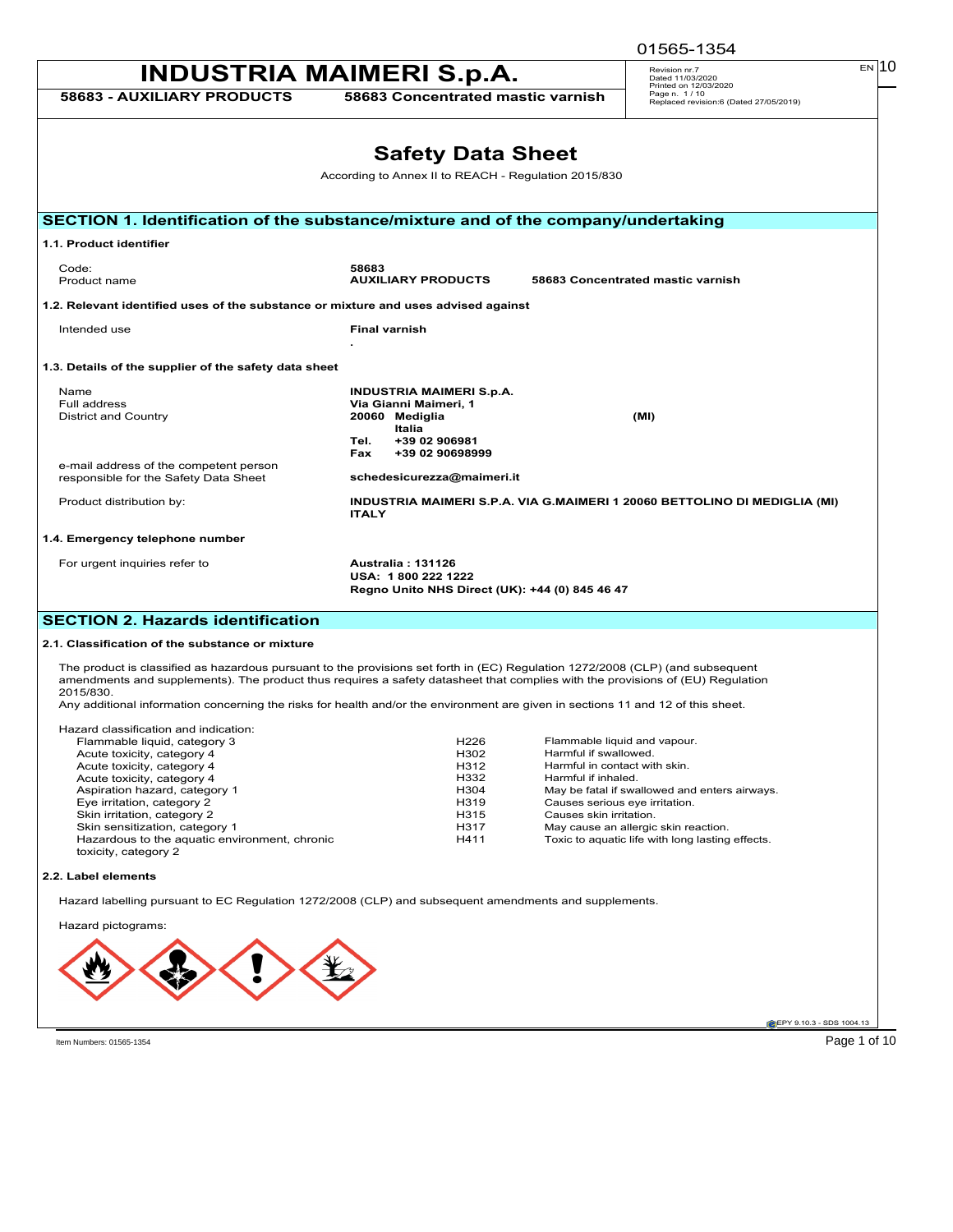# **INDUSTRIA MAIMERI S.p.A.** Revision m:7.2020. **58683 - AUXILIARY PRODUCTS 58683 Concentrated mastic varnish**

 $E<sub>N</sub>$ 10

### **SECTION 2. Hazards identification** ... / >>

| Signal words:             | Danger                                                                                         |
|---------------------------|------------------------------------------------------------------------------------------------|
| Hazard statements:        |                                                                                                |
| H <sub>226</sub>          | Flammable liquid and vapour.                                                                   |
| H302+H312+H332            | Harmful if swallowed, in contact with skin or if inhaled.                                      |
| H304                      | May be fatal if swallowed and enters airways.                                                  |
| H319                      | Causes serious eye irritation.                                                                 |
| H315                      | Causes skin irritation.                                                                        |
| H317                      | May cause an allergic skin reaction.                                                           |
| H411                      | Toxic to aquatic life with long lasting effects.                                               |
| Precautionary statements: |                                                                                                |
| <b>P501</b>               | Dispose of contents / container to in accordance with local and national norms.                |
| P <sub>102</sub>          | Keep out of reach of children.                                                                 |
| P210                      | Keep away from heat, hot surfaces, sparks, open flames and other ignition sources. No smoking. |
| <b>P331</b>               | Do NOT induce vomiting.                                                                        |
| <b>P280</b>               | Wear protective gloves/ protective clothing / eye protection / face protection.                |
| P301+P310                 | IF SWALLOWED: Immediately call a POISON CENTER / doctor /                                      |
| Contains:                 | <b>Turpentine Essence</b>                                                                      |

#### **2.3. Other hazards**

On the basis of available data, the product does not contain any PBT or vPvB in percentage greater than 0,1%.

|                           |                     | <b>SECTION 3. Composition/information on ingredients</b>                                                                                                                                    |
|---------------------------|---------------------|---------------------------------------------------------------------------------------------------------------------------------------------------------------------------------------------|
| 3.2. Mixtures             |                     |                                                                                                                                                                                             |
| Contains:                 |                     |                                                                                                                                                                                             |
| Identification            | $x =$ Conc. %       | Classification 1272/2008 (CLP)                                                                                                                                                              |
| <b>Turpentine Essence</b> |                     |                                                                                                                                                                                             |
| CAS                       | $58 \leq x \leq 62$ | Flam. Lig. 3 H226, Acute Tox. 4 H302, Acute Tox. 4 H312, Acute Tox. 4 H332,<br>Asp. Tox. 1 H304, Eye Irrit. 2 H319, Skin Irrit. 2 H315, Skin Sens. 1 H317,<br><b>Aquatic Chronic 2 H411</b> |
| EC.                       |                     |                                                                                                                                                                                             |
| <b>INDEX</b>              |                     |                                                                                                                                                                                             |
| Reg. no.                  |                     |                                                                                                                                                                                             |

The full wording of hazard (H) phrases is given in section 16 of the sheet.

# **SECTION 4. First aid measures**

### **4.1. Description of first aid measures**

EYES: Remove contact lenses, if present. Wash immediately with plenty of water for at least 15 minutes, opening the eyelids fully. If problem persists, seek medical advice.

SKIN: Remove contaminated clothing. Rinse skin with a shower immediately. Get medical advice/attention immediately. Wash contaminated clothing before using it again.

INHALATION: Remove to open air. If the subject stops breathing, administer artificial respiration. Get medical advice/attention immediately. INGESTION: Get medical advice/attention immediately. Do not induce vomiting. Do not administer anything not explicitly authorised by a doctor.

# **4.2. Most important symptoms and effects, both acute and delayed**

Specific information on symptoms and effects caused by the product are unknown.

# **4.3. Indication of any immediate medical attention and special treatment needed**

Information not available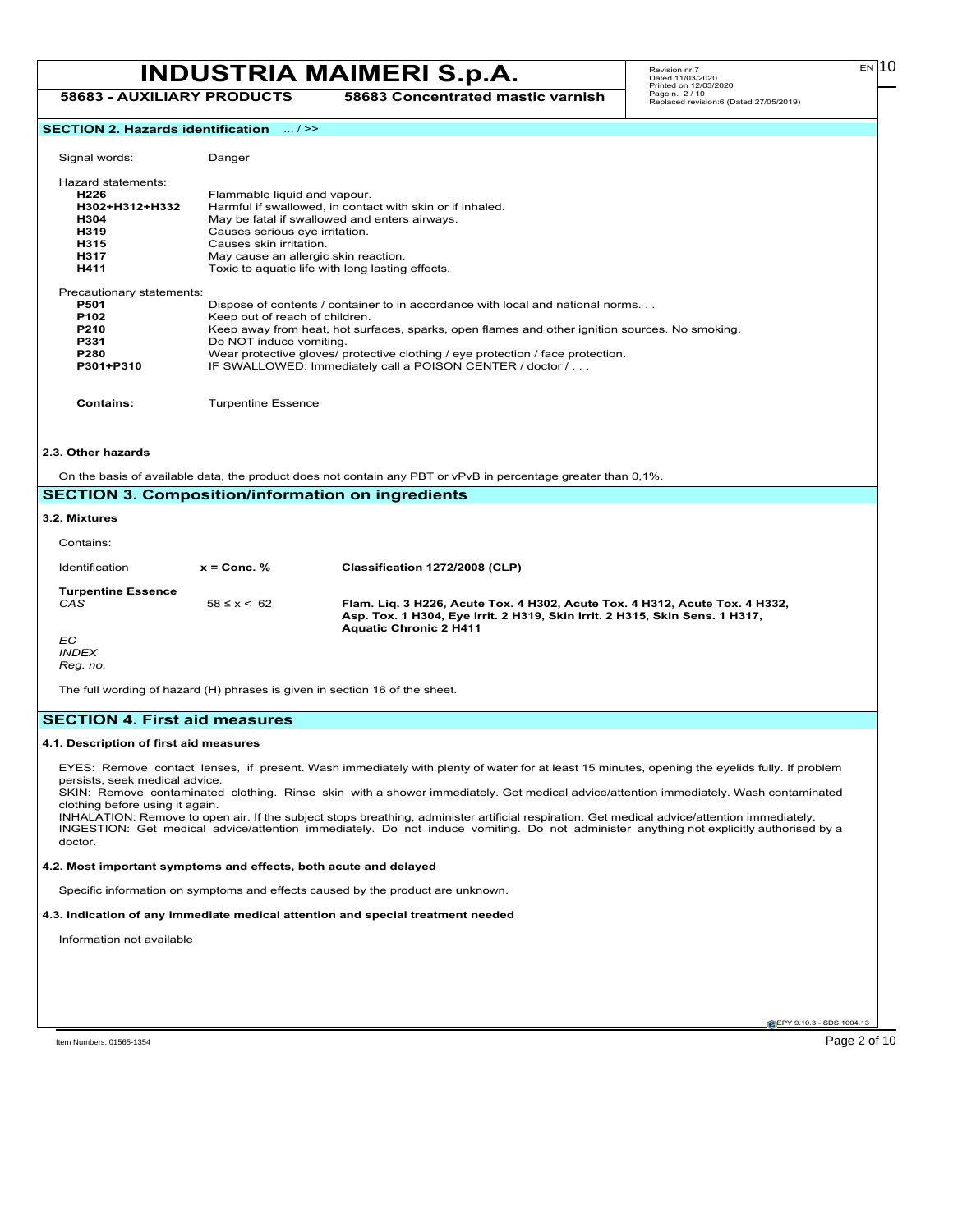**58683 - AUXILIARY PRODUCTS 58683 Concentrated mastic varnish**

# **SECTION 5. Firefighting measures**

#### **5.1. Extinguishing media**

SUITABLE EXTINGUISHING EQUIPMENT

Extinguishing substances are: carbon dioxide, foam, chemical powder. For product loss or leakage that has not caught fire, water spray can be used to disperse flammable vapours and protect those trying to stem the leak.

UNSUITABLE EXTINGUISHING EQUIPMENT

Do not use jets of water. Water is not effective for putting out fires but can be used to cool containers exposed to flames to prevent explosions.

#### **5.2. Special hazards arising from the substance or mixture**

HAZARDS CAUSED BY EXPOSURE IN THE EVENT OF FIRE

Excess pressure may form in containers exposed to fire at a risk of explosion. Do not breathe combustion products.

### **5.3. Advice for firefighters**

GENERAL INFORMATION

Use jets of water to cool the containers to prevent product decomposition and the development of substances potentially hazardous for health. Always wear full fire prevention gear. Collect extinguishing water to prevent it from draining into the sewer system. Dispose of contaminated water used for extinction and the remains of the fire according to applicable regulations. SPECIAL PROTECTIVE EQUIPMENT FOR FIRE-FIGHTERS

Normal fire fighting clothing i.e. fire kit (BS EN 469), gloves (BS EN 659) and boots (HO specification A29 and A30) in combination with self-contained open circuit positive pressure compressed air breathing apparatus (BS EN 137).

# **SECTION 6. Accidental release measures**

### **6.1. Personal precautions, protective equipment and emergency procedures**

Block the leakage if there is no hazard.

Wear suitable protective equipment (including personal protective equipment referred to under Section 8 of the safety data sheet) to prevent any contamination of skin, eyes and personal clothing. These indications apply for both processing staff and those involved in emergency procedures.

Send away individuals who are not suitably equipped. Use explosion-proof equipment. Eliminate all sources of ignition (cigarettes, flames, sparks, etc.) from the leakage site.

### **6.2. Environmental precautions**

The product must not penetrate into the sewer system or come into contact with surface water or ground water.

### **6.3. Methods and material for containment and cleaning up**

Collect the leaked product into a suitable container. Evaluate the compatibility of the container to be used, by checking section 10. Absorb the remainder with inert absorbent material.

Make sure the leakage site is well aired. Contaminated material should be disposed of in compliance with the provisions set forth in point 13.

### **6.4. Reference to other sections**

Any information on personal protection and disposal is given in sections 8 and 13.

# **SECTION 7. Handling and storage**

# **7.1. Precautions for safe handling**

Keep away from heat, sparks and naked flames; do not smoke or use matches or lighters. Without adequate ventilation, vapours may accumulate at ground level and, if ignited, catch fire even at a distance, with the danger of backfire. Avoid bunching of electrostatic charges. Do not eat, drink or smoke during use. Remove any contaminated clothes and personal protective equipment before entering places in which people eat. Avoid leakage of the product into the environment.

### **7.2. Conditions for safe storage, including any incompatibilities**

Store only in the original container. Store in a well ventilated place, keep far away from sources of heat, naked flames and sparks and other sources of ignition. Keep containers away from any incompatible materials, see section 10 for details.

EPY 9.10.3 - SDS 1004.13

Item Numbers: 01565-1354 Page 3 of 10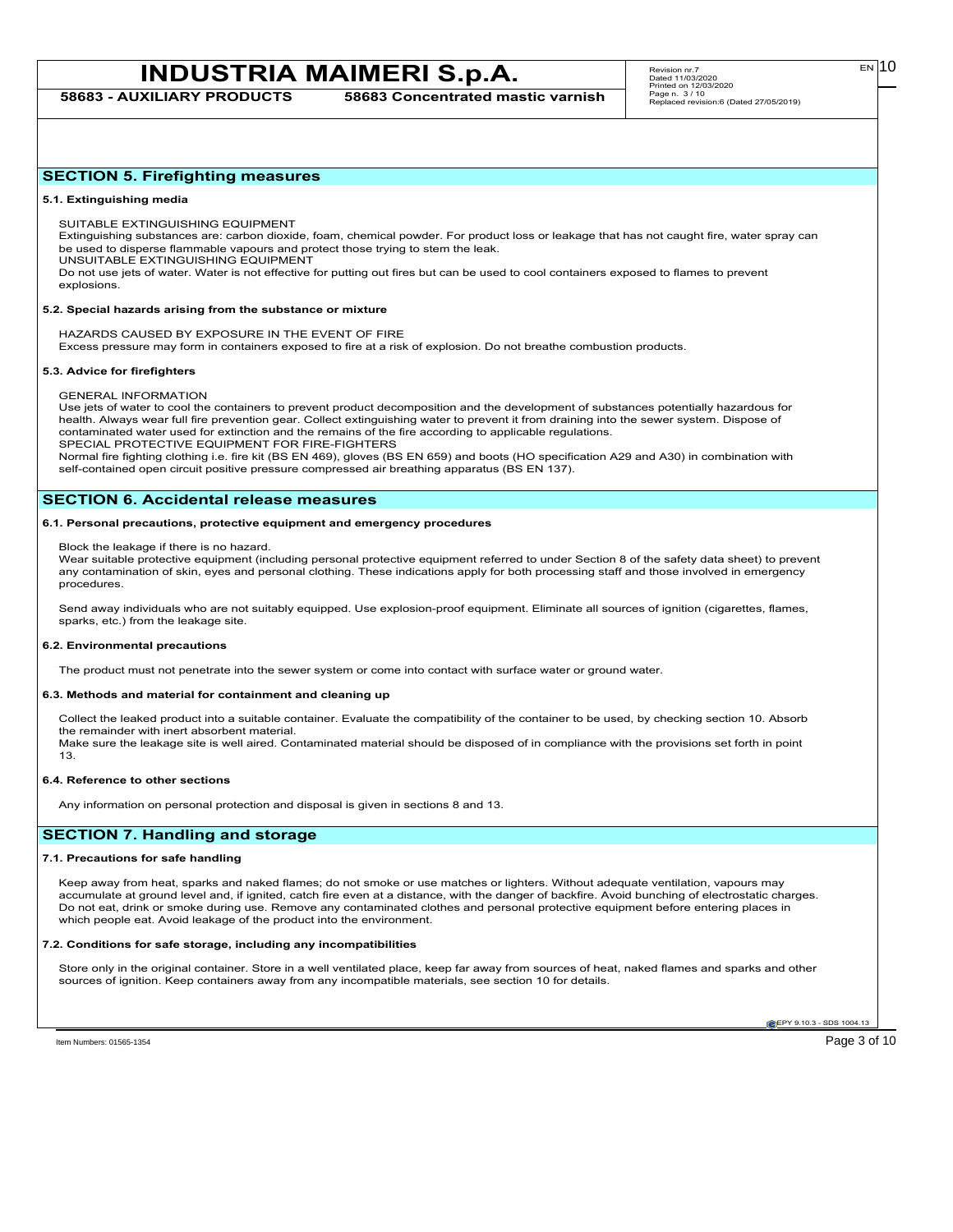**58683 - AUXILIARY PRODUCTS 58683 Concentrated mastic varnish**

**SECTION 7. Handling and storage** ... / >>

### **7.3. Specific end use(s)**

Information not available

# **SECTION 8. Exposure controls/personal protection**

### **8.1. Control parameters**

Regulatory References:

TLV-ACGIH ACGIH 2019

EU OEL EU Directive (EU) 2017/2398; Directive (EU) 2017/164; Directive 2009/161/EU; Directive 2006/15/EC; Directive 2004/37/EC; Directive 2000/39/EC; Directive 91/322/EEC.

|                                                 |                                              |                      |                                                       |            | <b>Turpentine Essence</b> |                    |               |           |            |
|-------------------------------------------------|----------------------------------------------|----------------------|-------------------------------------------------------|------------|---------------------------|--------------------|---------------|-----------|------------|
| <b>Threshold Limit Value</b>                    |                                              |                      |                                                       |            |                           |                    |               |           |            |
| Type                                            | Country                                      | TWA/8h               |                                                       | STEL/15min |                           |                    |               |           |            |
|                                                 |                                              | mg/m3                | ppm                                                   | mg/m3      | ppm                       |                    |               |           |            |
| OEL                                             | EU                                           | 112                  | 20                                                    |            |                           |                    |               |           |            |
| <b>TLV-ACGIH</b>                                |                                              | 111                  | 20                                                    |            |                           |                    | $(sens)$ , A4 |           |            |
| <b>Predicted no-effect concentration - PNEC</b> |                                              |                      |                                                       |            |                           |                    |               |           |            |
|                                                 | Normal value in fresh water                  |                      |                                                       |            |                           |                    | 88            | $\mu$ g/L |            |
|                                                 | Normal value in marine water                 |                      |                                                       |            |                           |                    | 0,88          | $\mu$ g/L |            |
|                                                 | Normal value for fresh water sediment        |                      |                                                       |            |                           |                    | 2,27          | mg/kg     |            |
|                                                 | Normal value for marine water sediment       |                      |                                                       |            |                           |                    | 0,227         | mg/kg     |            |
|                                                 | Normal value for water, intermittent release |                      |                                                       |            |                           |                    | <b>NPI</b>    |           |            |
|                                                 | Normal value of STP microorganisms           |                      |                                                       |            |                           |                    | 6,6           | mg/l      |            |
|                                                 |                                              |                      | Normal value for the food chain (secondary poisoning) |            |                           |                    | 1,35          | mg/kg     |            |
|                                                 | Normal value for the terrestrial compartment |                      |                                                       |            |                           |                    | 0,45          | mg/kg     |            |
| Health - Derived no-effect level - DNEL / DMEL  |                                              |                      |                                                       |            |                           |                    |               |           |            |
|                                                 |                                              |                      |                                                       |            |                           | Effects on workers |               |           |            |
|                                                 |                                              | Effects on consumers |                                                       |            | Chronic                   |                    |               | Chronic   | Chronic    |
| Route of exposure                               |                                              | Acute                | Acute                                                 | Chronic    |                           | Acute              | Acute         |           |            |
|                                                 |                                              | local                | systemic                                              | local      | systemic                  | local              | systemic      | local     | systemic   |
| Oral                                            |                                              |                      | 590                                                   |            | 110                       |                    |               |           |            |
|                                                 |                                              |                      | ug/kg bw/d                                            |            | µg/kg bw/d                |                    |               |           |            |
| Inhalation                                      |                                              |                      | 120                                                   |            | 18                        | 10,3               | 51,6          | 3,9       | 780        |
|                                                 |                                              |                      | $\mu$ g/m3                                            |            | µg/m3                     | mg/m3              | mg/m3         | mg/m3     | $\mu$ g/m3 |
| Skin                                            |                                              |                      |                                                       |            |                           | 9,51               | 9,51          | 3,17      | 1,6        |
|                                                 |                                              |                      |                                                       |            |                           | mg/cm2             | mg/cm2        | mg/cm2    | mg/cm2     |

Legend:

(C) = CEILING ; INHAL = Inhalable Fraction ; RESP = Respirable Fraction ; THORA = Thoracic Fraction.

VND = hazard identified but no DNEL/PNEC available ; NEA = no exposure expected ; NPI = no hazard identified.

### **8.2. Exposure controls**

As the use of adequate technical equipment must always take priority over personal protective equipment, make sure that the workplace is well aired through effective local aspiration.

When choosing personal protective equipment, ask your chemical substance supplier for advice.

Personal protective equipment must be CE marked, showing that it complies with applicable standards.

Provide an emergency shower with face and eye wash station. HAND PROTECTION

Protect hands with category III work gloves (see standard EN 374).

The following should be considered when choosing work glove material: compatibility, degradation, failure time and permeability.

The work gloves' resistance to chemical agents should be checked before use, as it can be unpredictable. The gloves' wear time depends on the duration and type of use.

SKIN PROTECTION

Wear category II professional long-sleeved overalls and safety footwear (see Regulation 2016/425 and standard EN ISO 20344). Wash body with soap and water after removing protective clothing.

Consider the appropriateness of providing antistatic clothing in the case of working environments in which there is a risk of explosion. EYE PROTECTION

Wear airtight protective goggles (see standard EN 166).

In the presence of risks of exposure to splashes or squirts during work, adequate mouth, nose and eye protection should be used to prevent accidental absorption.

RESPIRATORY PROTECTION

If the threshold value (e.g. TLV-TWA) is exceeded for the substance or one of the substances present in the product, use a mask with a type A filter whose class (1, 2 or 3) must be chosen according to the limit of use concentration. (see standard EN 14387). In the presence of gases or vapours of various kinds and/or gases or vapours containing particulate (aerosol sprays, fumes, mists, etc.) combined filters are required.

EPY 9.10.3 - SDS 1004.13

EN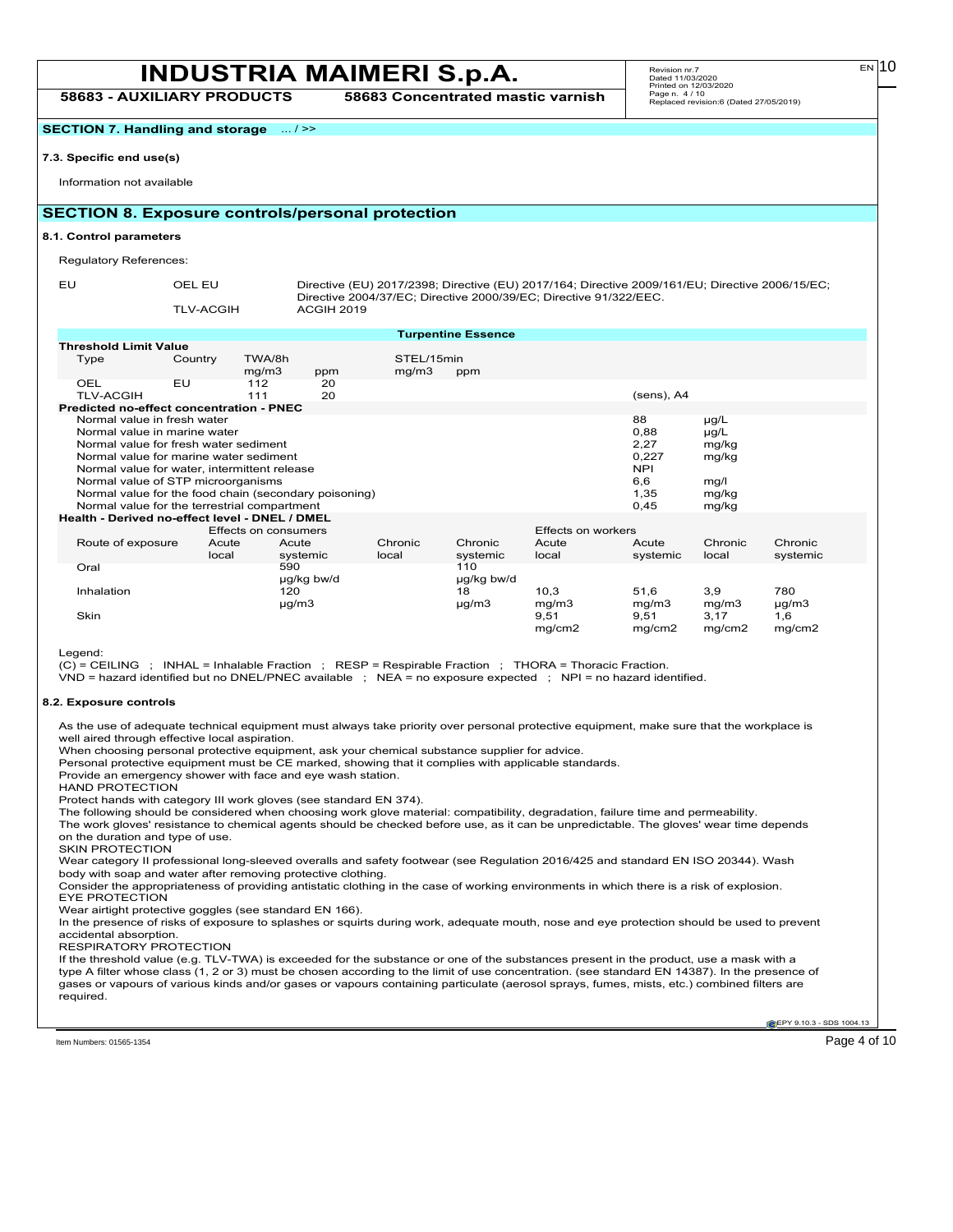Revision nr.7 Dated 11/03/2020 Printed on 12/03/2020 Page n. 5 / 10 Replaced revision:6 (Dated 27/05/2019)

**58683 - AUXILIARY PRODUCTS 58683 Concentrated mastic varnish**

# **SECTION 8. Exposure controls/personal protection** ... / >>

Respiratory protection devices must be used if the technical measures adopted are not suitable for restricting the worker's exposure to the threshold values considered. The protection provided by masks is in any case limited.If the substance considered is odourless or its<br>olfactory threshold is higher than the corresponding TLV-TWA and in the case of an emerge apparatus (in compliance with standard EN 137) or external air-intake breathing apparatus (in compliance with standard EN 138). For a correct choice of respiratory protection device, see standard EN 529.

ENVIRONMENTAL EXPOSURE CONTROLS

The emissions generated by manufacturing processes, including those generated by ventilation equipment, should be checked to ensure compliance with environmental standards.

Product residues must not be indiscriminately disposed of with waste water or by dumping in waterways.

# **SECTION 9. Physical and chemical properties**

#### **9.1. Information on basic physical and chemical properties**

| <b>Properties</b><br>Appearance<br>Colour<br>Odour<br>Odour threshold<br>pH<br>Melting point / freezing point<br>Initial boiling point<br>Boiling range<br>Flash point<br><b>Evaporation Rate</b><br>Flammability of solids and gases<br>Lower inflammability limit<br>Upper inflammability limit<br>Lower explosive limit<br>Upper explosive limit<br>Vapour pressure<br>Vapour density<br>Relative density<br>Solubility<br>Partition coefficient: n-octanol/water<br>Auto-ignition temperature<br>Decomposition temperature<br>Viscosity<br><b>Explosive properties</b><br>Oxidising properties | Value<br>liquid<br>colourless<br>characteristic<br>Not available<br>Not available<br>$^{\circ}$ C<br>0<br>Not available<br>Not available<br>$23 \leq T \leq 60$<br>$^{\circ}C$<br>Not available<br>Not available<br>Not available<br>Not available<br>Not available<br>Not available<br>Not available<br>Not available<br>0, 1<br>Not available<br>Not available<br>Not available<br>Not available<br>Not available<br>Not available<br>Not available | <b>Information</b> |  |
|----------------------------------------------------------------------------------------------------------------------------------------------------------------------------------------------------------------------------------------------------------------------------------------------------------------------------------------------------------------------------------------------------------------------------------------------------------------------------------------------------------------------------------------------------------------------------------------------------|-------------------------------------------------------------------------------------------------------------------------------------------------------------------------------------------------------------------------------------------------------------------------------------------------------------------------------------------------------------------------------------------------------------------------------------------------------|--------------------|--|
|                                                                                                                                                                                                                                                                                                                                                                                                                                                                                                                                                                                                    |                                                                                                                                                                                                                                                                                                                                                                                                                                                       |                    |  |
| 9.2. Other information                                                                                                                                                                                                                                                                                                                                                                                                                                                                                                                                                                             |                                                                                                                                                                                                                                                                                                                                                                                                                                                       |                    |  |
| VOC (Directive 2010/75/EC) :<br>VOC (volatile carbon) :                                                                                                                                                                                                                                                                                                                                                                                                                                                                                                                                            | 60.00 %<br>588.00<br>$\sim$ $-$<br>60.00 %<br>588,00<br>$\blacksquare$                                                                                                                                                                                                                                                                                                                                                                                | g/litre<br>g/litre |  |

# **SECTION 10. Stability and reactivity**

# **10.1. Reactivity**

There are no particular risks of reaction with other substances in normal conditions of use.

### **10.2. Chemical stability**

The product is stable in normal conditions of use and storage.

### **10.3. Possibility of hazardous reactions**

The vapours may also form explosive mixtures with the air.

### **10.4. Conditions to avoid**

Avoid overheating. Avoid bunching of electrostatic charges. Avoid all sources of ignition.

### **10.5. Incompatible materials**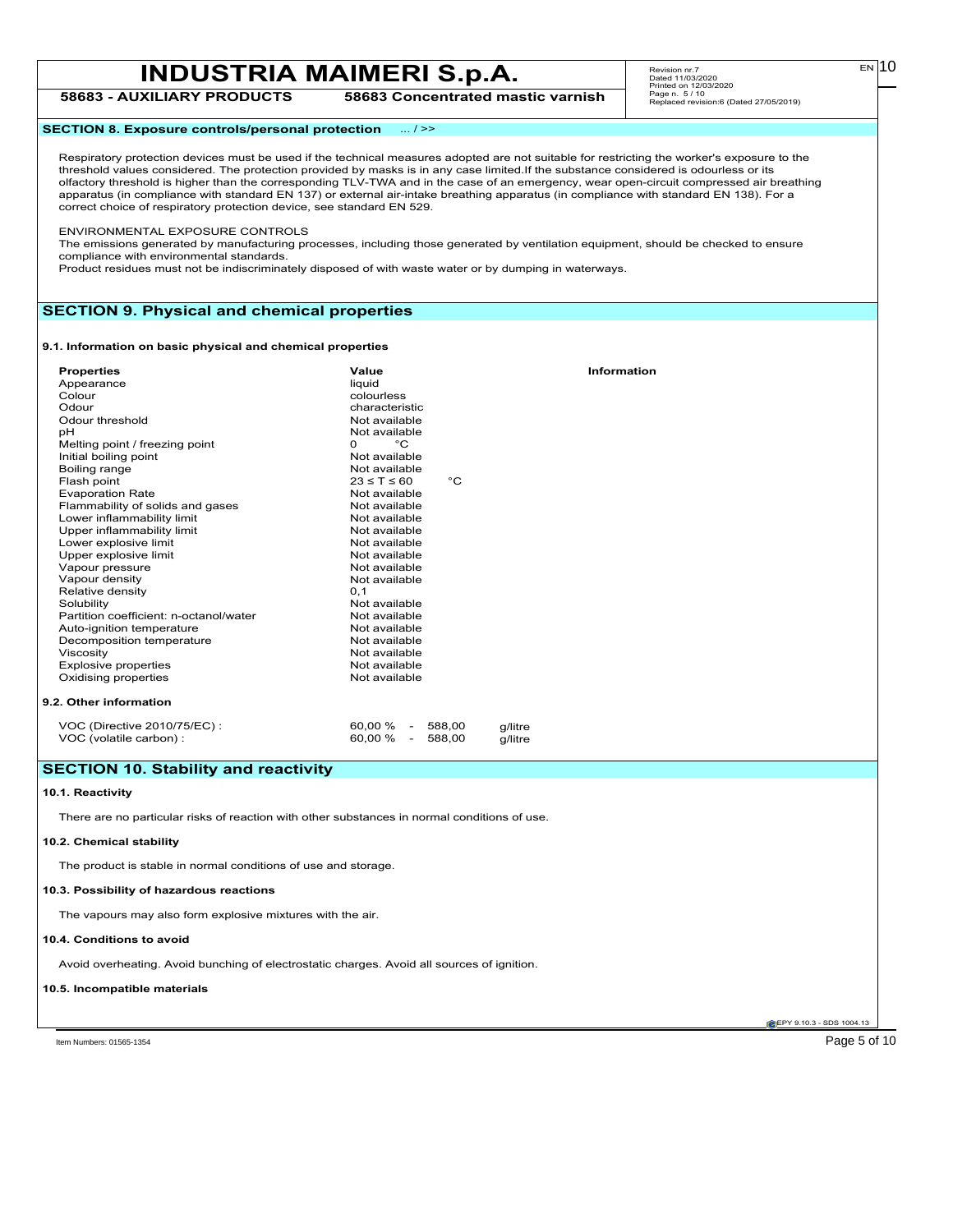**58683 - AUXILIARY PRODUCTS 58683 Concentrated mastic varnish**

**SECTION 10. Stability and reactivity** ... / >>

Information not available

# **10.6. Hazardous decomposition products**

In the event of thermal decomposition or fire, gases and vapours that are potentially dangerous to health may be released.

# **SECTION 11. Toxicological information**

In the absence of experimental data for the product itself, health hazards are evaluated according to the properties of the substances it contains, using the criteria specified in the applicable regulation for classification. It is therefore necessary to take into account the concentration of the individual hazardous substances indicated in section 3, to evaluate the toxicological effects of exposure to the product.

# **11.1. Information on toxicological effects**

Metabolism, toxicokinetics, mechanism of action and other information

Information not available

Information on likely routes of exposure

Information not available

Delayed and immediate effects as well as chronic effects from short and long-term exposure

Information not available

Interactive effects

Information not available

ACUTE TOXICITY

LC50 (Inhalation) of the mixture: 17,74 mg/l<br>
LD50 (Oral) of the mixture: 17,74 mg/kg 206,45 mg/kg LD50 (Oral) of the mixture: 806,45 mg/kg<br>
LD50 (Dermal) of the mixture: 81 and 1774,19 mg/kg LD50 (Dermal) of the mixture:

### SKIN CORROSION / IRRITATION

Causes skin irritation

SERIOUS EYE DAMAGE / IRRITATION

Causes serious eye irritation

RESPIRATORY OR SKIN SENSITISATION

Sensitising for the skin

GERM CELL MUTAGENICITY

Does not meet the classification criteria for this hazard class

# CARCINOGENICITY

Does not meet the classification criteria for this hazard class

# REPRODUCTIVE TOXICITY

Does not meet the classification criteria for this hazard class

STOT - SINGLE EXPOSURE

Does not meet the classification criteria for this hazard class

# STOT - REPEATED EXPOSURE

Does not meet the classification criteria for this hazard class

EPY 9.10.3 - SDS 1004.13

EN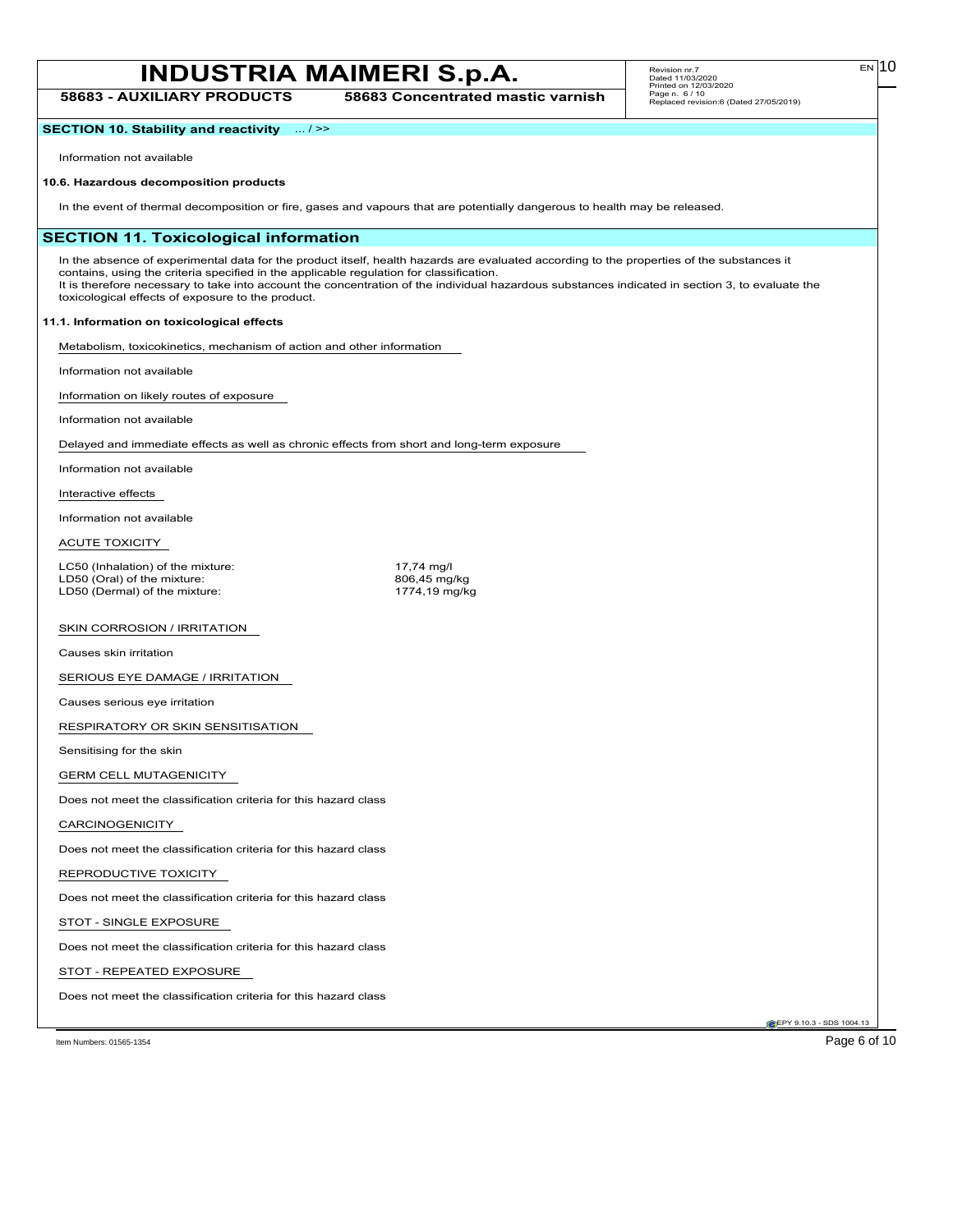# Page 7 of 10 MSDS for #01565 - MAIMERI OIL MEDIUM **INDUSTRIA MAIMERI S.p.A.**

**58683 - AUXILIARY PRODUCTS 58683 Concentrated mastic varnish**

# **SECTION 11. Toxicological information** ... / >>

ASPIRATION HAZARD

Toxic for aspiration

# **SECTION 12. Ecological information**

This product is dangerous for the environment and is toxic for aquatic organisms. In the long term, it have negative effects on acquatic environment.

### **12.1. Toxicity**

Information not available

### **12.2. Persistence and degradability**

Information not available

# **12.3. Bioaccumulative potential**

Information not available

# **12.4. Mobility in soil**

Information not available

### **12.5. Results of PBT and vPvB assessment**

On the basis of available data, the product does not contain any PBT or vPvB in percentage greater than 0,1%.

#### **12.6. Other adverse effects**

Information not available

# **SECTION 13. Disposal considerations**

### **13.1. Waste treatment methods**

Reuse, when possible. Product residues should be considered special hazardous waste. The hazard level of waste containing this product should be evaluated according to applicable regulations.

Disposal must be performed through an authorised waste management firm, in compliance with national and local regulations.

Waste transportation may be subject to ADR restrictions. CONTAMINATED PACKAGING

Contaminated packaging must be recovered or disposed of in compliance with national waste management regulations.

# **SECTION 14. Transport information**

### **14.1. UN number**

ADR / RID, IMDG, IATA: 1263

### **14.2. UN proper shipping name**

| ADR / RID: | PAINT or PAINT RELATED MATERIAL                      |
|------------|------------------------------------------------------|
| IMDG:      | PAINT or PAINT RELATED MATERIAL (Turpentine Essence) |
| IATA:      | PAINT or PAINT RELATED MATERIAL                      |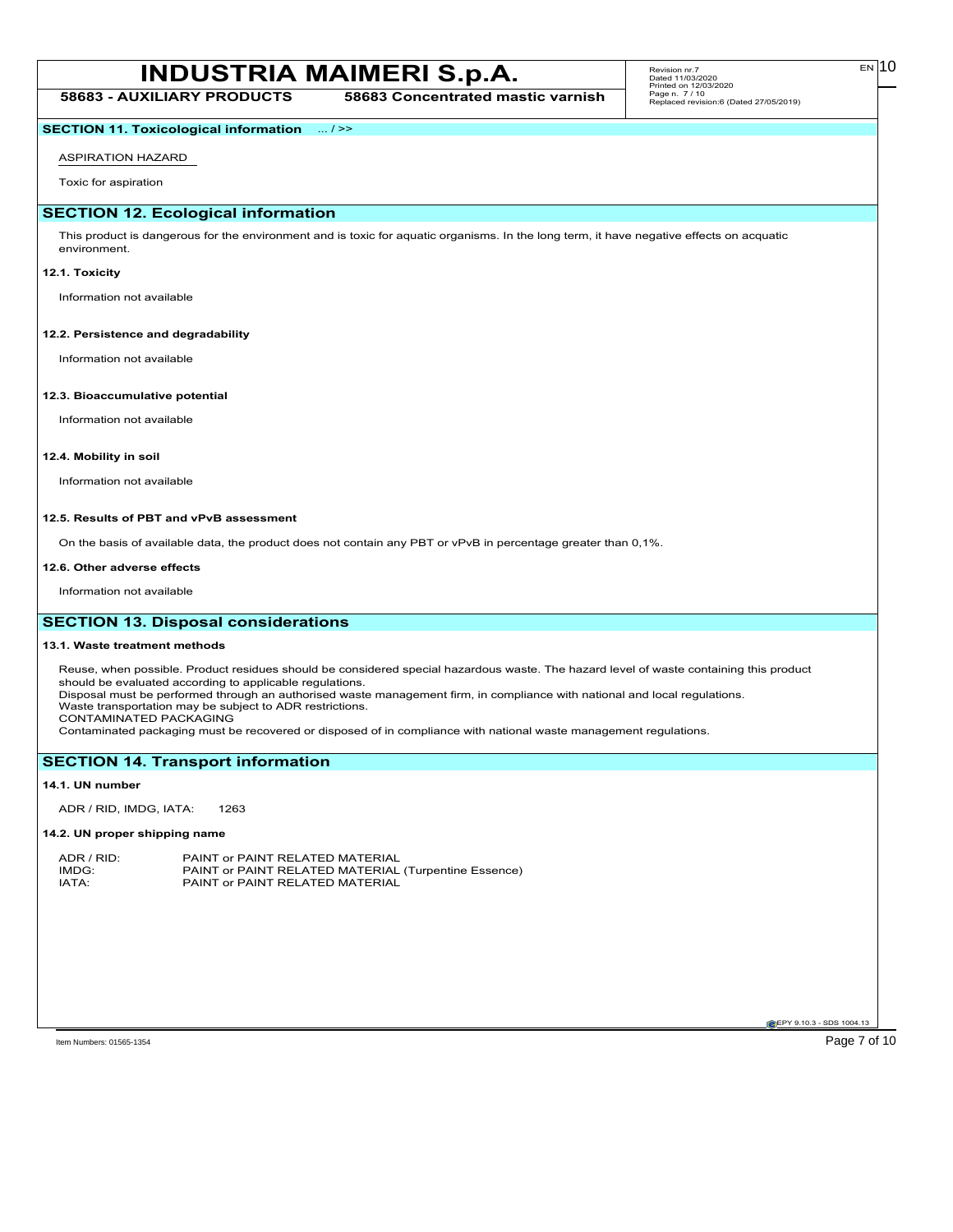|                                    |                                                 |                                                       | <b>INDUSTRIA MAIMERI S.p.A.</b>                                                                                | Revision nr.7<br>Dated 11/03/2020<br>Printed on 12/03/2020 | $EN$ 10 |
|------------------------------------|-------------------------------------------------|-------------------------------------------------------|----------------------------------------------------------------------------------------------------------------|------------------------------------------------------------|---------|
|                                    | <b>58683 - AUXILIARY PRODUCTS</b>               |                                                       | 58683 Concentrated mastic varnish                                                                              | Page n. 8 / 10<br>Replaced revision:6 (Dated 27/05/2019)   |         |
|                                    | SECTION 14. Transport information  / >>         |                                                       |                                                                                                                |                                                            |         |
| 14.3. Transport hazard class(es)   |                                                 |                                                       |                                                                                                                |                                                            |         |
| ADR / RID:                         | Class: 3                                        | Label: 3                                              |                                                                                                                |                                                            |         |
|                                    |                                                 |                                                       |                                                                                                                |                                                            |         |
| IMDG:                              | Class: 3                                        | Label: 3                                              |                                                                                                                |                                                            |         |
|                                    |                                                 |                                                       | 西北                                                                                                             |                                                            |         |
| IATA:                              | Class: 3                                        | Label: 3                                              |                                                                                                                |                                                            |         |
| 14.4. Packing group                |                                                 |                                                       |                                                                                                                |                                                            |         |
| ADR / RID, IMDG, IATA:             | Ш                                               |                                                       |                                                                                                                |                                                            |         |
| 14.5. Environmental hazards        |                                                 |                                                       |                                                                                                                |                                                            |         |
| ADR / RID:                         |                                                 | Environmentally Hazardous                             |                                                                                                                |                                                            |         |
|                                    |                                                 |                                                       |                                                                                                                |                                                            |         |
| IMDG:                              | <b>Marine Pollutant</b>                         |                                                       |                                                                                                                |                                                            |         |
|                                    |                                                 |                                                       |                                                                                                                |                                                            |         |
| IATA:                              | <b>NO</b>                                       |                                                       |                                                                                                                |                                                            |         |
|                                    |                                                 |                                                       | For Air transport, environmentally hazardous mark is only mandatory for UN 3077 and UN 3082.                   |                                                            |         |
| 14.6. Special precautions for user |                                                 |                                                       |                                                                                                                |                                                            |         |
| ADR / RID:                         |                                                 | HIN - Kemler: 30                                      | Limited Quantities: 5 L                                                                                        | Tunnel restriction code: (D/E)                             |         |
| IMDG:                              |                                                 | Special Provision: -<br>EMS: F-E, S-E                 | Limited Quantities: 5 L                                                                                        |                                                            |         |
| IATA:                              | Cargo:                                          |                                                       | Maximum quantity: 220 L                                                                                        | Packaging instructions: 366                                |         |
|                                    | Pass.:                                          | Special Instructions:                                 | Maximum quantity: 60 L<br>A3, A72, A192                                                                        | Packaging instructions: 355                                |         |
|                                    |                                                 |                                                       | 14.7. Transport in bulk according to Annex II of Marpol and the IBC Code                                       |                                                            |         |
| Information not relevant           |                                                 |                                                       |                                                                                                                |                                                            |         |
|                                    |                                                 |                                                       |                                                                                                                |                                                            |         |
|                                    | <b>SECTION 15. Regulatory information</b>       |                                                       |                                                                                                                |                                                            |         |
|                                    |                                                 |                                                       | 15.1. Safety, health and environmental regulations/legislation specific for the substance or mıxture           |                                                            |         |
|                                    | Seveso Category - Directive 2012/18/EC:         |                                                       | <b>P5c-E2</b>                                                                                                  |                                                            |         |
|                                    |                                                 |                                                       | Restrictions relating to the product or contained substances pursuant to Annex XVII to EC Regulation 1907/2006 |                                                            |         |
| Product                            |                                                 |                                                       |                                                                                                                |                                                            |         |
| Point<br>Contained substance       | $3 - 40$                                        |                                                       |                                                                                                                |                                                            |         |
| Point                              | 28c                                             | <b>Turpentine Essence</b><br>Reg. no.:                |                                                                                                                |                                                            |         |
|                                    | Substances in Candidate List (Art. 59 REACH)    |                                                       | On the basis of available data, the product does not contain any SVHC in percentage greater than 0,1%.         |                                                            |         |
|                                    |                                                 | Substances subject to authorisation (Annex XIV REACH) |                                                                                                                |                                                            |         |
| None                               |                                                 |                                                       |                                                                                                                |                                                            |         |
| None                               |                                                 |                                                       | Substances subject to exportation reporting pursuant to (EC) Reg. 649/2012:                                    |                                                            |         |
|                                    | Substances subject to the Rotterdam Convention: |                                                       |                                                                                                                |                                                            |         |

Item Numbers: 01565-1354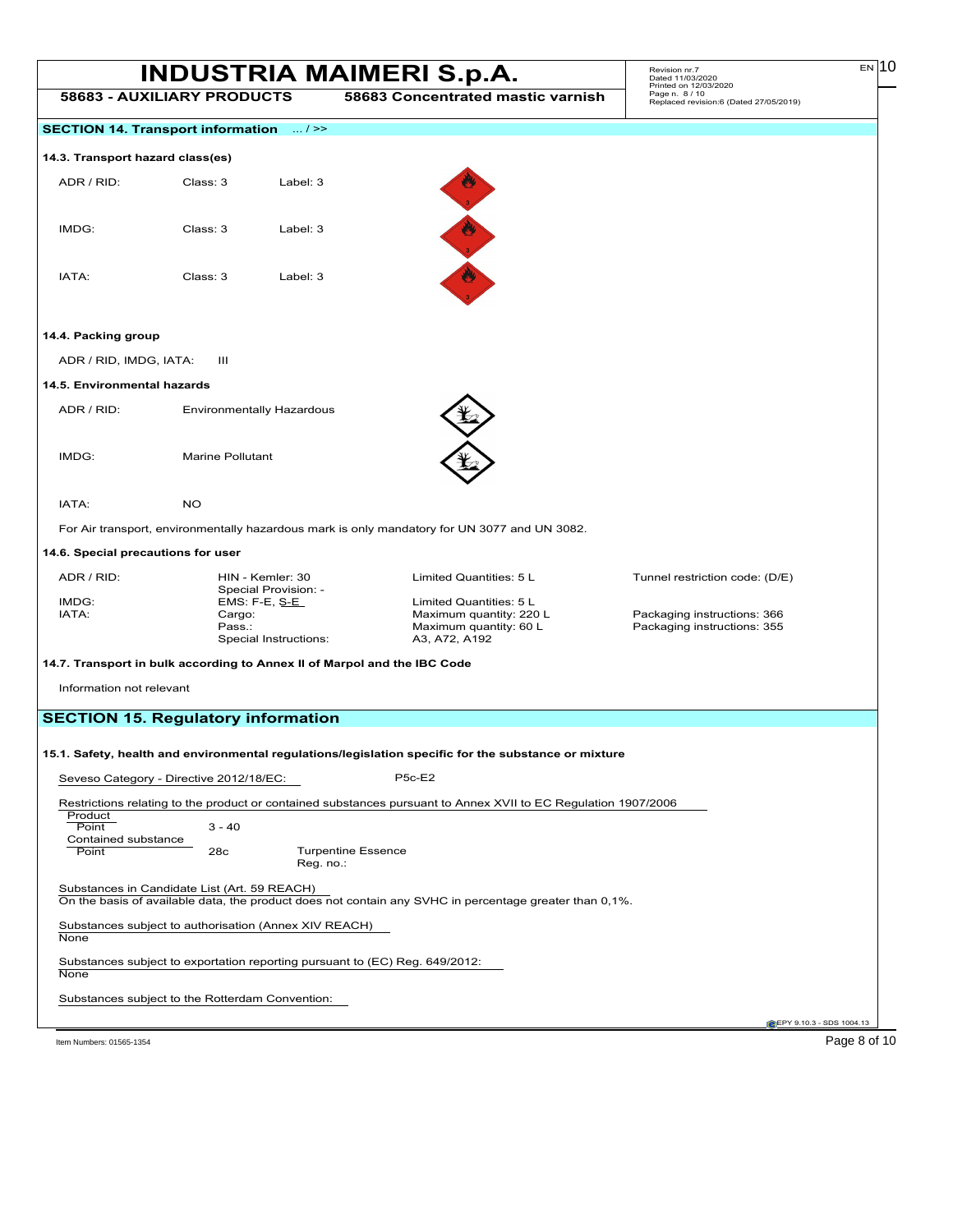**58683 - AUXILIARY PRODUCTS 58683 Concentrated mastic varnish**

**SECTION 15. Regulatory information** ... / >>

### None

Substances subject to the Stockholm Convention: None

Healthcare controls

Workers exposed to this chemical agent must not undergo health checks, provided that available risk-assessment data prove that the risks related to the workers' health and safety are modest and that the 98/24/EC directive is respected.

#### **15.2. Chemical safety assessment**

A chemical safety assessment has not been performed for the preparation/for the substances indicated in section 3.

# **SECTION 16. Other information**

Text of hazard (H) indications mentioned in section 2-3 of the sheet:

| Flam. Lig. 3             | Flammable liquid, category 3                                       |
|--------------------------|--------------------------------------------------------------------|
| Acute Tox. 4             | Acute toxicity, category 4                                         |
| Asp. Tox. 1              | Aspiration hazard, category 1                                      |
| Eye Irrit. 2             | Eye irritation, category 2                                         |
| Skin Irrit. 2            | Skin irritation, category 2                                        |
| Skin Sens. 1             | Skin sensitization, category 1                                     |
| <b>Aquatic Chronic 2</b> | Hazardous to the aquatic environment, chronic toxicity, category 2 |
| H226                     | Flammable liquid and vapour.                                       |
| H302                     | Harmful if swallowed                                               |
| H302+H312+H332           | Harmful if swallowed, in contact with skin or if inhaled.          |
| H312                     | Harmful in contact with skin.                                      |
| H332                     | Harmful if inhaled.                                                |
| H304                     | May be fatal if swallowed and enters airways.                      |
| H319                     | Causes serious eye irritation.                                     |
| H315                     | Causes skin irritation.                                            |
| H317                     | May cause an allergic skin reaction.                               |
| H411                     | Toxic to aquatic life with long lasting effects.                   |

LEGEND:

- ADR: European Agreement concerning the carriage of Dangerous goods by Road
- CAS NUMBER: Chemical Abstract Service Number
- CE50: Effective concentration (required to induce a 50% effect)
- CE NUMBER: Identifier in ESIS (European archive of existing substances)
- CLP: EC Regulation 1272/2008
- DNEL: Derived No Effect Level
- EmS: Emergency Schedule
- GHS: Globally Harmonized System of classification and labeling of chemicals
- IATA DGR: International Air Transport Association Dangerous Goods Regulation
- IC50: Immobilization Concentration 50%
- IMDG: International Maritime Code for dangerous goods
- IMO: International Maritime Organization
- INDEX NUMBER: Identifier in Annex VI of CLP
- LC50: Lethal Concentration 50%
- LD50: Lethal dose 50%
- OEL: Occupational Exposure Level
- PBT: Persistent bioaccumulative and toxic as REACH Regulation
- PEC: Predicted environmental Concentration
- PEL: Predicted exposure level
- PNEC: Predicted no effect concentration
- REACH: EC Regulation 1907/2006
- RID: Regulation concerning the international transport of dangerous goods by train
- TLV: Threshold Limit Value
- TLV CEILING: Concentration that should not be exceeded during any time of occupational exposure.
- TWA STEL: Short-term exposure limit
- TWA: Time-weighted average exposure limit
- VOC: Volatile organic Compounds
- vPvB: Very Persistent and very Bioaccumulative as for REACH Regulation
- WGK: Water hazard classes (German).